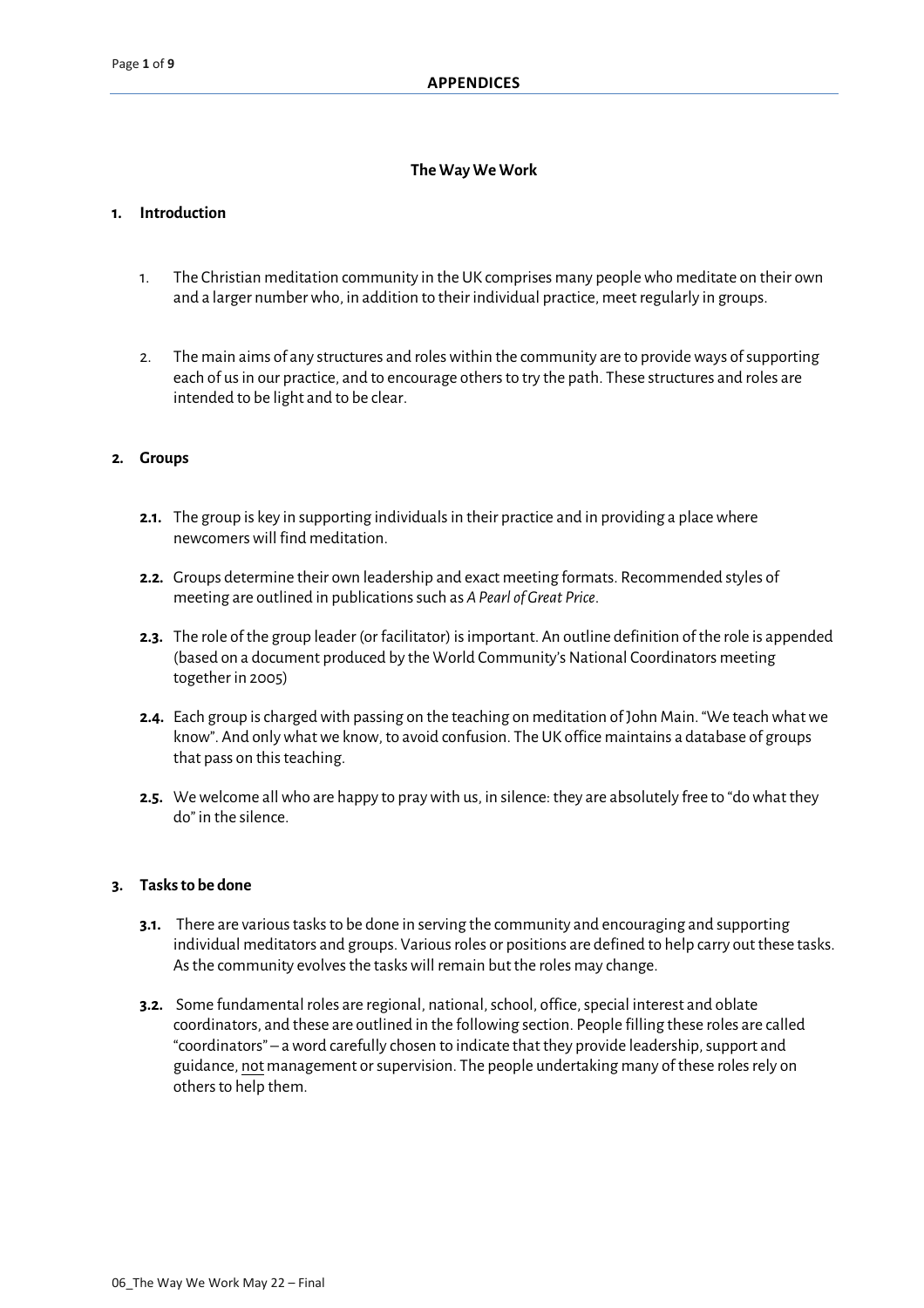#### **4. Regional Coordinators**

- **4.1.** Regional Coordinators are nominated by the outgoing coordinator in consultation with the National Coordinator or a member ofthe Action Group, or by regional Group Leaders meetingwith an Action Group member. The appointment is made either by the National Coordinator or the Regional and Special Interest Coordinators' Liaison.
- **4.2.** A document setting out the role of Regional Coordinators is appended.
- **4.3.** The term of office for a Regional Coordinator isfour years. Atthe end of the term, the Regional Coordinator discusses and agrees with the National Coordinator or a member of the Action Group whether or not to serve a further term.

#### **5. National Coordinator**

- **5.1.** The National Coordinator's term of office is two years, renewable once.
- **5.2.** The role of the National Coordinator is set out on the appended sheet.
- **5.3.** In the choice of National Coordinator, at least one nomination is to be made to the National Council by the outgoing coordinator and/or the Action Group, having consulted others, especially the Chair of the Trust and the Director of the World Community. The appointment is to be made by the National Council.

#### **6. Other nationalroles**

- **6.1.** The School Coordinator'stask isto facilitate passing on the teaching of meditation following the guidelines of the WCCM School of Meditation. The coordinator has a particular task in organising workshops on the essential teaching and retreats.
- **6.2.** The UK Oblate Council supports meditators who wish to commit themselves to following the Benedictine monastic tradition as Oblates.
- **6.3.** The community'scentral office plays an invaluable role and isled by an Office Coordinator. This position and others may be paid, dependant upon the needs of the community.
- **6.4.** The Meditatio Country Coordinator works both with the Special Interest Advisors in the UK, and any others wishing to develop outreach projects, and acts as a liaison with the Meditatio Office and the International Meditatio Coordinators.
- **6.5.** Peoplewill also be asked from time to time to carry out other tasks on behalf of the national community, leading to roles such as: webmaster, newsletter editor.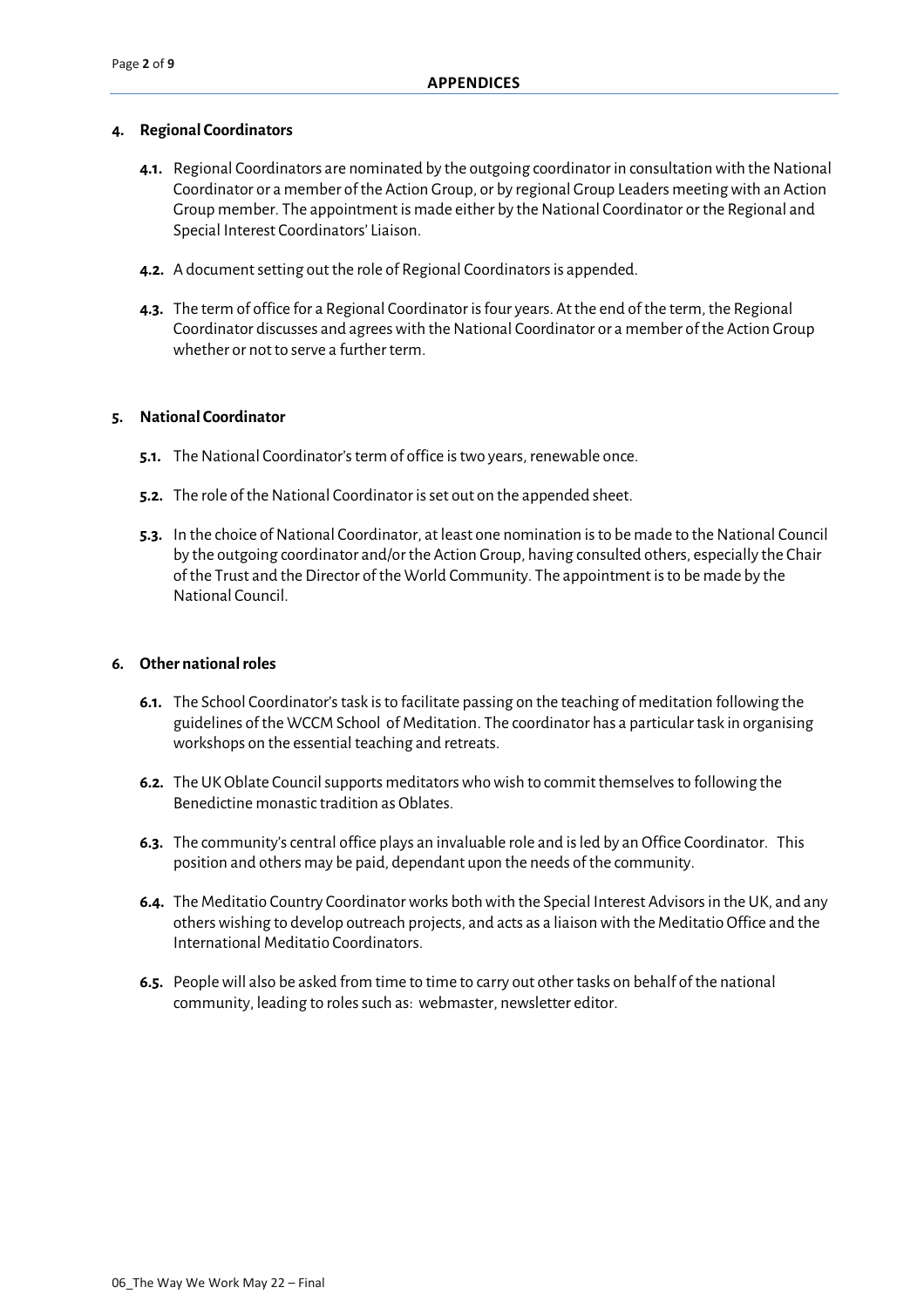# **7. Working together:responsibilities**

- **7.1.** The National Council comprises all Coordinators listed in sections 4 and 6 above, together with Action Group members. Attimesit may be appropriate to invite other members of the community who serve the community at a national level. It meets at least annually.
- **7.2.** The National Council provides overall direction to the UK community. It discusses and reaches conclusions on matters of wide concern within the community, notably
	- **7.2.1.** The strategic direction of the community
	- **7.2.2.** Exceptional newpolicy initiatives or expenditures
	- **7.2.3.** The appointment of the National Coordinator
	- **7.2.4.** Changes to The Way We Work
- **7.3.** The Council is also consulted over the appointment of members of the Board of WCCM in the UK.
- **7.4.** The Council is also:
	- **7.4.1.** A forum at which leaders of the UK community share ideas, initiatives and needs **7.4.2.** A time of formation for its members
	- **7.4.3.** A time to learn of international WCCM initiatives and discusstheir application to the UK
- **7.5.** The WCCM in the UK is a registered charity and thus theTrustees have legal responsibilities and are accountable to the Charity Commission for the proper management of the assets of the Trust. The Trustees appoint a treasurerwho prepares accounts and information enabling the Trusteesto meet their obligations. (The Treasurer will also provide any financial input needed by the National Council). The Trustees normally meet three or four times a year. The Trust Deed requires that there be no fewer than three Trustees - there are normally six or seven including, ex officio, the National Coordinator. The appointment of new Trustees is to be discussed at National Council, whose views will be taken seriously by the existing Trustees.
- **7.6.** Although the National Council is responsible for articulating the directions to be followed by the WCCM in the UK, it has no authority to implement these conclusions in any operational, financial or legal sense. Council's authority is derived from The Way We Work document, which is a moral covenant between meditators but has no legal force. In contrast, under the TrustDeed that establishes WCCM in the UK as a charitable organisation under the laws of England and Wales, the Trustees have verywide ranging powersto pursue the objectives of the charity –which are defined as "the advancement of the Christian religion...and in particular...the teaching of the Christian tradition of meditation and prayer." The Deed does not give any powers to the Council or the Action Group.
- **7.7.** In light of the above, the Trustees will pay serious attention to Council's views in setting the strategic directions for the community, and will ask a committee called the Action Group to take the necessary actions. The Trusteeswill also pay serious attention to Council's viewswhen appointing new Trustees.
- **7.8.** The Trustees delegate the necessary powers to the Action Group, with the provisos that this group: **7.8.1.** Includes at least one Trustee who is usually the National Coordinator but in the absence of a National Coordinator, a representative of the Trustees
	- **7.8.2.**Has a secretary appointed by the Trustees
	- **7.8.3.** Reports regularly to the Trustees
- **7.9.** While the delegation of authority to the Action Group is broad, the Trustees continue to retain direct control over key financial decisions.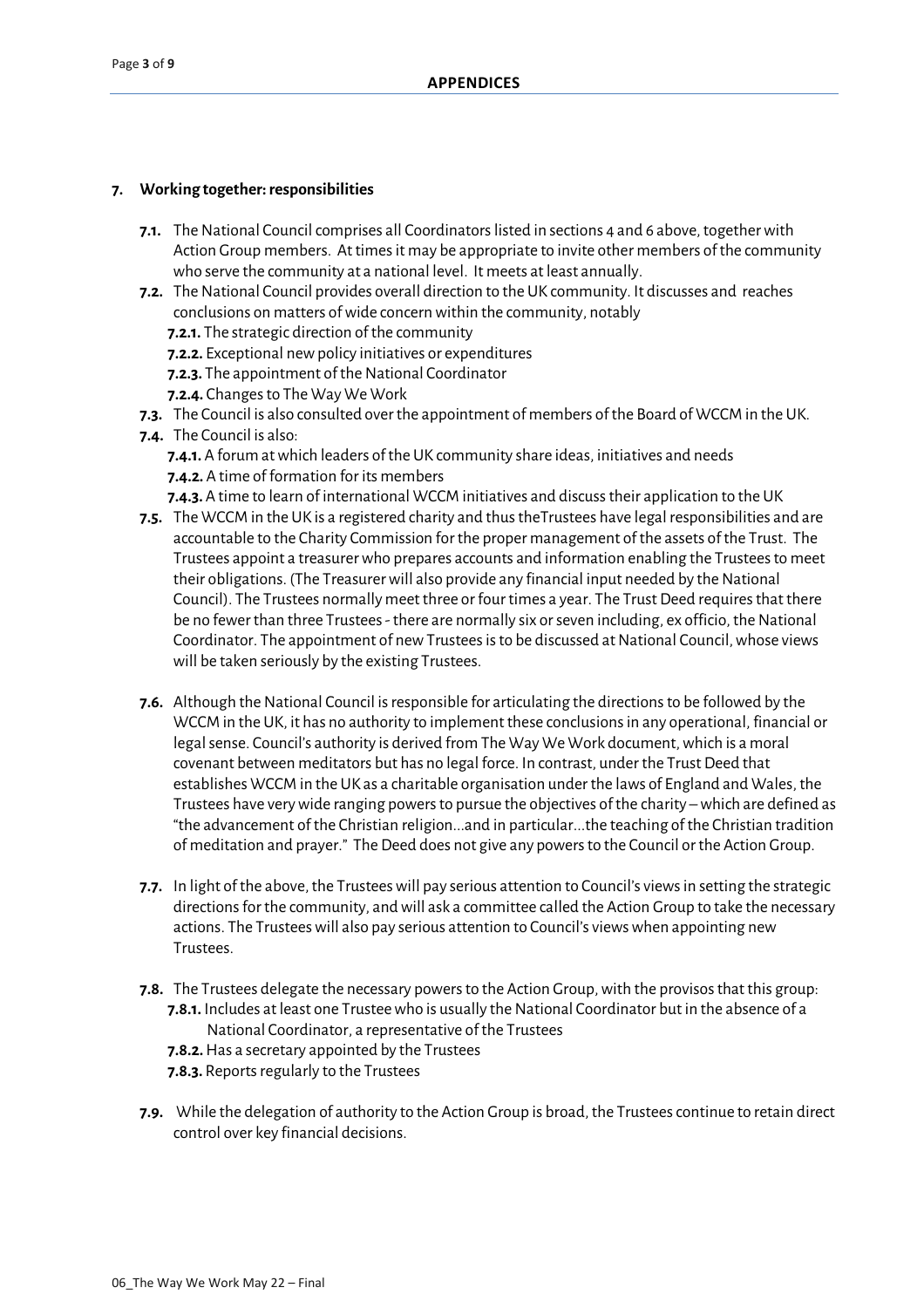**7.10.** The Action Group comprises approx. eight people and is chaired by the National Coordinator. These members represent teams that are charged to cover the principal activities within the community, which may include, although not necessarily exclusively:

**7.10.1.** Liaison with the Regional and Special Interest Coordinators **7.10.2.**Meditation with Children **7.10.3.**Communications – covering Newsletter, Website and printed materials **7.10.4.**The School of Meditation **7.10.5.**Administration **7.10.6.**The community's relationship with Meditatio and outreach activities **7.10.7.**Regional representation **7.10.8.**A previous National Coordinator (for an undefined time) to serve as the link with previous decision making and who may be referred to as the Community Memory **7.10.9.**Oblates

An example of the team structure appropriate atthe date of this document isincluded in the appendices. This structure is flexible and is expected to be adapted according to community needs over time.

**7.11.** The Action Group acts as a team to help its individual members and in particular is an important source of counsel for the National Coordinator. It is envisaged that the Action Group will meet four times a year. Itischargedwith:

**7.11.1.**Implementing the guidance given by the Council and endorsed by the Trustees **7.11.2.** Developing proposals and ideas for discussion at Council **7.11.3.** Conducting the affairs of WCCM in the UK between meetings of the Council

**7.12.** It is hoped that future National Coordinators may come from the Action Group membership - or at the least that the knowledge built up in this group will help any National Coordinator who comes from outside it.

# **8. Centres**

- **8.1.** The community or its regions have from time to time chosen to establish Meditation Centres where a regular programme of events is offered. Any proposed new Centre has to be approved by the Guiding Board of the World Community. Each Centre has its own leadership arrangement.
- **8.2.** An important place in the life of the UK community is held by the Meditatio Centrewhich isthe responsibility of the international community, with which the UK community works in cooperation.

## **9. Tailpieces**

- **9.1.** All the above may make us sound institutional! But we have always to remember that we are a community rather than an institution.
- **9.2.** The people filling various roles within the community will come and go. These guidelines are intended to help ensure continuity and to reduce the need for successive coordinators to rethink the way in which the communityworks.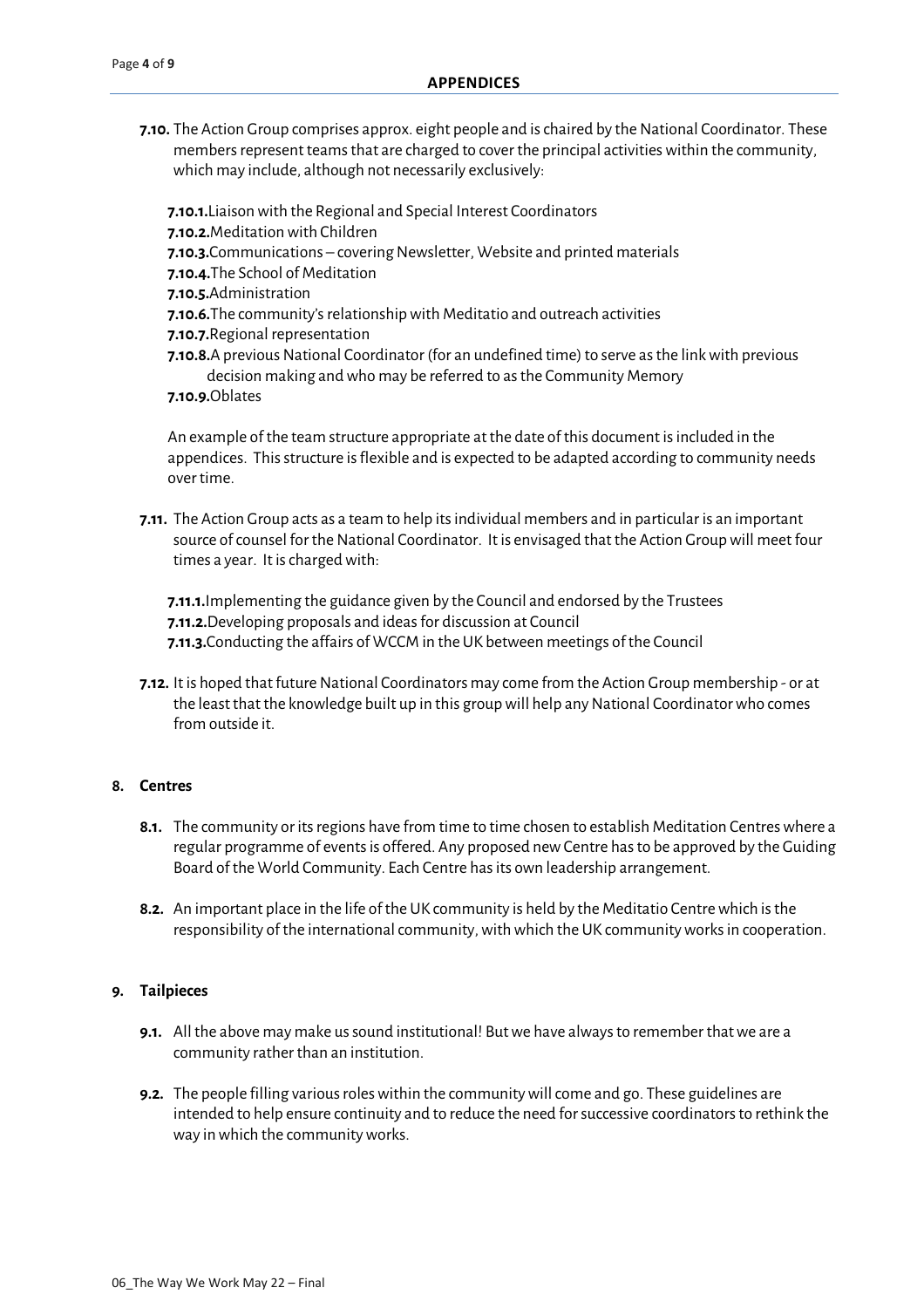- **9.3.** As the UK community evolves, changes to the guidelines laid out in this document are fully to be expected and will be discussed and decided upon by National Council. The Chair of the Trust will also be invited to comment on significant proposed changes.
- **9.4.** We also remember thatwe meditatorsin the UK are but one part of the World Community for Christian Meditation. Thus the UK community draws heavily on the work and resources of the World Community, and hopesto learn from the experience of other nationalcommunities. It also hopes and expects that some of its members will contribute to the international activities of the WCCM.

# **1. TheRole oftheGroup Leader**

There may be one group leader, or more than one: a group may choose to share leadership tasks among its members in any way it wishes. However a group chooses to operate, the following points need to be covered.

## The Essentials

- 1. Arrange time and place for meetings.
- 2. Ensure that the room is ready for meeting.
- 3. Organise suitableway of timing the period of meditation.
- 4. Arrange for introduction to meditation period (e.g. music, reading, tape/CD, download) in such a way that the tradition of the World Community is passed on.
- 5. Be the contact point for the group within the meditation community.

(e.g. receiving communicationsto the group from WCCM; the person withwhom people interested in the group can be put in touch; telling the office and regional coordinator of changes to meeting time or venue).

- 6. Communicate the existence of the group to others.
- 7. Welcome newcomers, and introduce them to the practice of Christian meditation astaught by John Main.

#### Longer term

- 8. Encourage membersto register to receive the newsletter, and to be aware of the WCCM and WCCM-UK websites, Daily Wisdom, weekly readings etc.
- 9. Highlight the need for the group, or its membersindividually, to consider financialsupport to thewider community (perhaps once a year).
- 10. Consider attendance at The School of Meditation "Essential Teaching Workshop", and/or an occasional presence by someone from the group at the national conference, or a meditation retreat or workshop.
- 11. Maintain occasional contact with the regional coordinator or online coordinator if you facilitate a national online group, seeking advice where necessary or helping the coordinator with his/her role.
- 12. Encourage shared leadership. Don't let the group become too dependent on a single leader.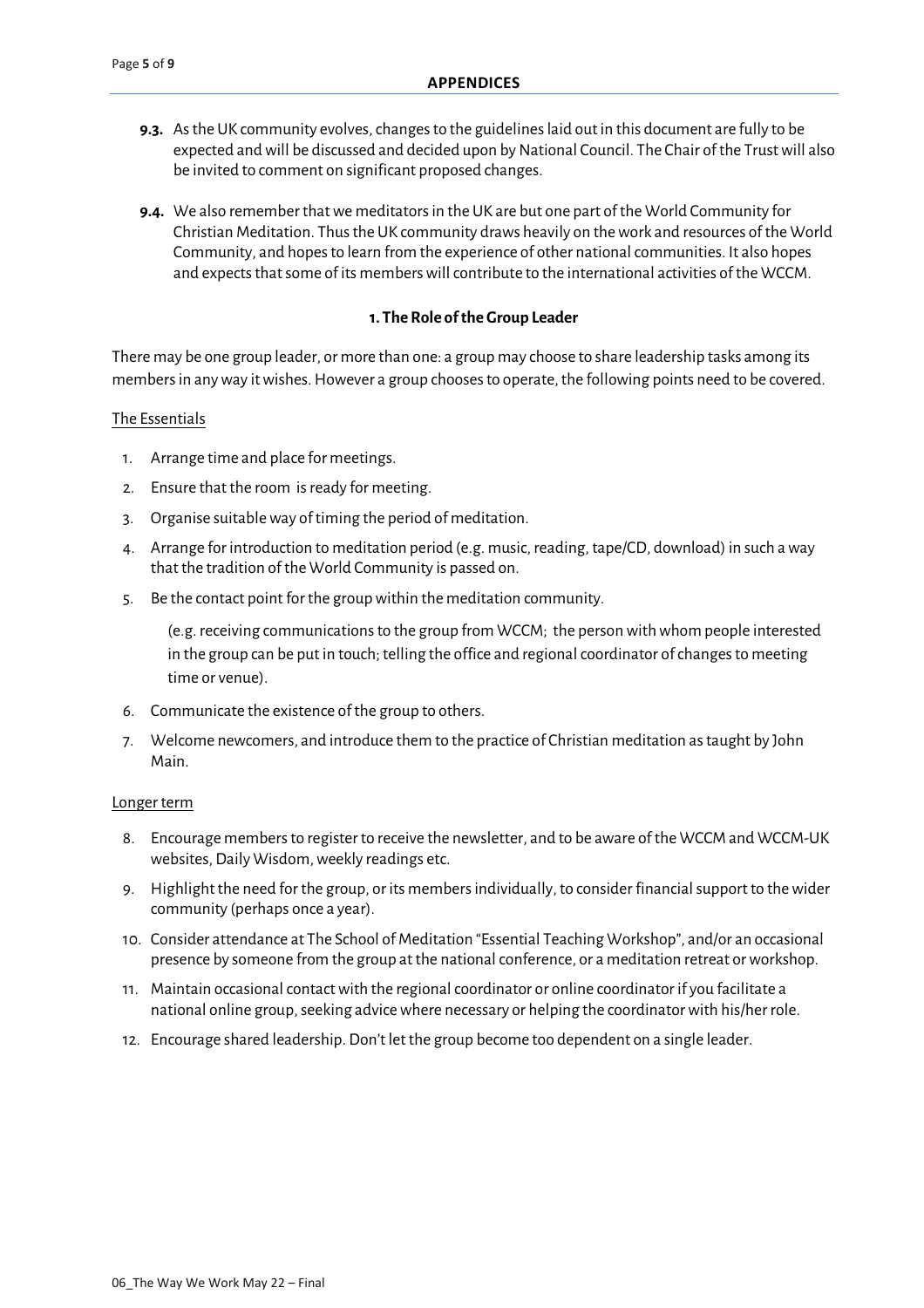2. The role of the Regional Coordinator

This document was approved by National Council in November 2016, with the proviso that it represents something of an ideal. The Council also urged coordinatorsto invite othersto share their responsibility and to take on particular tasks.

1. Keep **a distribution list oflocal meditators** and of non-meditatorswho could be interested in local events. Use the lists to circulate news – e.g. new groups, regional events (and, where appropriate, national events). See 'Notes for new Coordinators' section for guidelines on data protection and managing your lists.

2. Contact the office so that it can update **the regional list of groups** on the national database and website whenever changes occur.

3. Dealwith **enquiries** – typically, people looking for a local meditation group and direct them toward the most convenient in-person or online group.

4. Attend orcontact **meditation groups** periodically and offersupport asrequired.

5. Encourage **the development of newgroups** – perhaps making use of the six-week course concept - and assist prospective leaders in the start up of new groups.

6. Be **a channelforthe region to and from the rest oftheUK community**. Keep aware of existing resources available to help in the nurturing and spread of Christian Meditation. Encourage people to make use of these resources, including the websites www.wccm.org and www.wccm.uk

7. If possible attend **theNational Council** annually to exchange ideaswith othercoordinators and to share responsibility for steering the development of the Community.

8. If possible attend the coordinators monthly meetings to exchange ideas, to share, to receive and offer support to peers getting to know coordinators in adjoining regions.

9. Occasionally promote, or encourage othersto promote, **local or online talks/days/retreats**thatwill help meditators deepen their practice and/or attract new meditators. (This might also be done in collaboration with nearby regions).

10.Make yourself aware of training available and encourage meditatorsin the region to consider participating in **The School Essential Teaching Workshop** (residential or online) and the silentretreat.

11. Encourage groupsin a given geographic area occasionally to **meettogethersocially online orin- person**, to build up a sense of community.

12. Be aware of **meditatorswithin the regionwith the skills or gifts** enabling them to serve the community in some capacity, including people who could take over the regional coordinator role, or who could help the existing coordinator.

13. Once in awhile, if you feel able, raise **the profile of ChristianMeditation** in your region – encouraging all comers, not only through local churches.

14. Look forwaysin which your region could participate in **outreach activities**, notably meditation with children. Encourage people to make use of all WCCM resources, see www.meditatiocentrelondon.org and www.bonnevauxwccm.org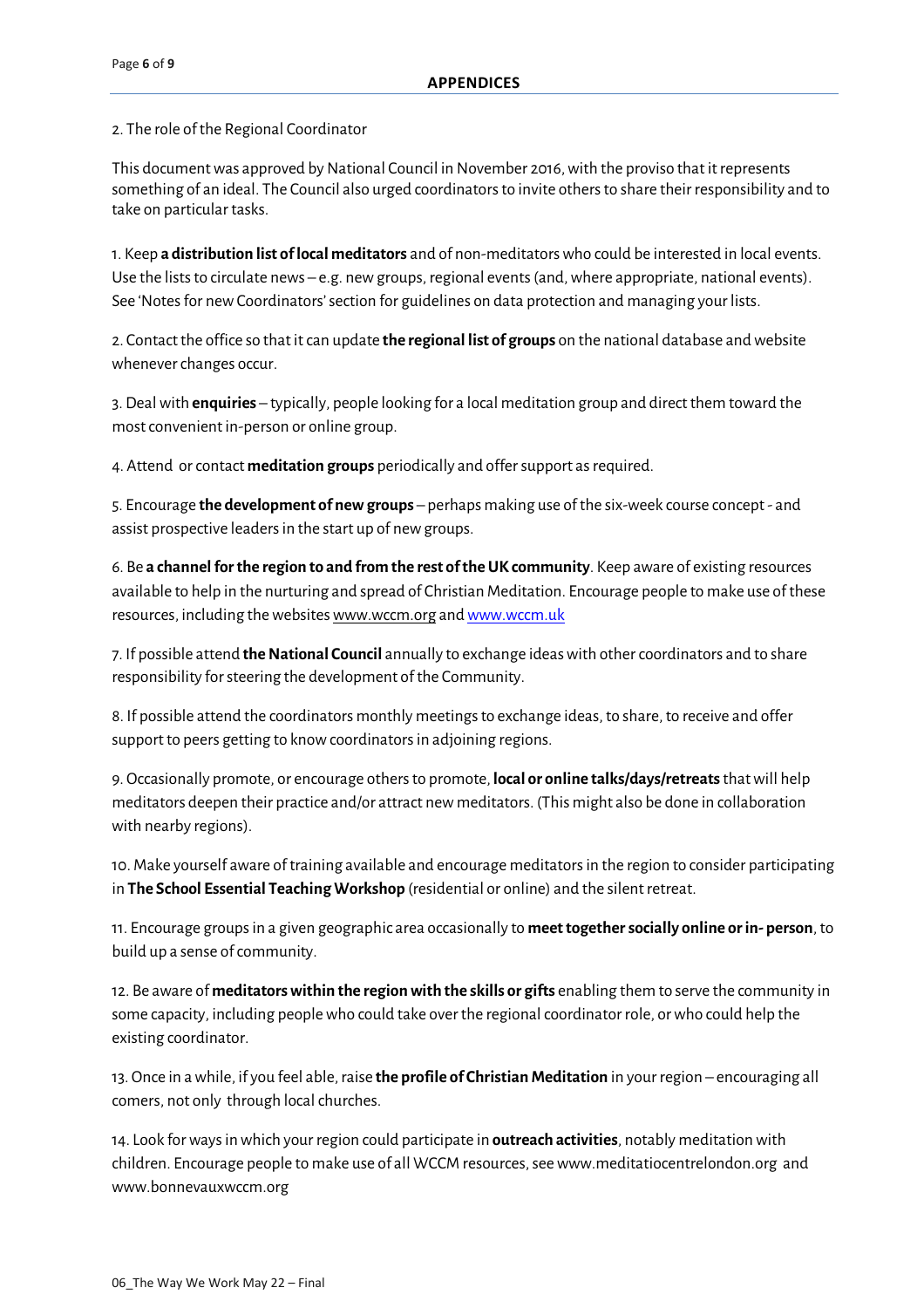## **3. TheRole oftheUKNational Coordinator**

The National Coordinators within WCCM met in 2005 and suggested the following as a one-line definition of their role: "to provide the leadership to build and nurture a nationalcommunity".

Why dowe have a community? To support each of us on our path, and to encourage others to try the path.

The specific roles of the National Coordinator in the UK community:

- 1. To be seen to be present around the community, offering friendly leadership, affirming and encouraging without getting too involved in details.
- 2. To maintain an overview of the structure of community leadership, proposing changes where these may be necessary and the teaching to be disseminated effectively.
- 3. Toworkwith the staff in the UK office to ensure that the community issupported.
- 4. To ensure thatwe have people in place (either individuals orsmall teams)who are responsible for coordinating regional and functional activities.
- 5. To be one of the supports for the coordinators, meeting them at least occasionally.
- 6. To ensure that the National Council takes place annually, in order to disseminate good practice, to exchange ideas and to debate priorities.
- 7. Working through the Action Group, to facilitate the implementation of the chosen priorities.
- 8. To ensure that an adequate programme of national events(School, Conference, retreats) takes place.
- 9. To be a link for the UKwith the rest of the WCCM notablywith its Director and otherNational Coordinators
- 10. To watch for people able to take on substantial roles in the community, where possible finding such roles for them; developing some so that at some stage they could be ready to become National Coordinator.
- 11. Chair of the Action Group and ex officio member of the Board of Trustees of the Christian Meditation Trust (UK), reporting to the Trust on the activities of the Action Group.

The above sounds pretty institutional! In doing these things the coordinator must always recall that we are not an institution but a community.

Also, although the role requiresthe coordinator to do some things himself or herself, much of the task is one of facilitation. Itisthe time and talents of others around the UK thatwill move the community forward.

.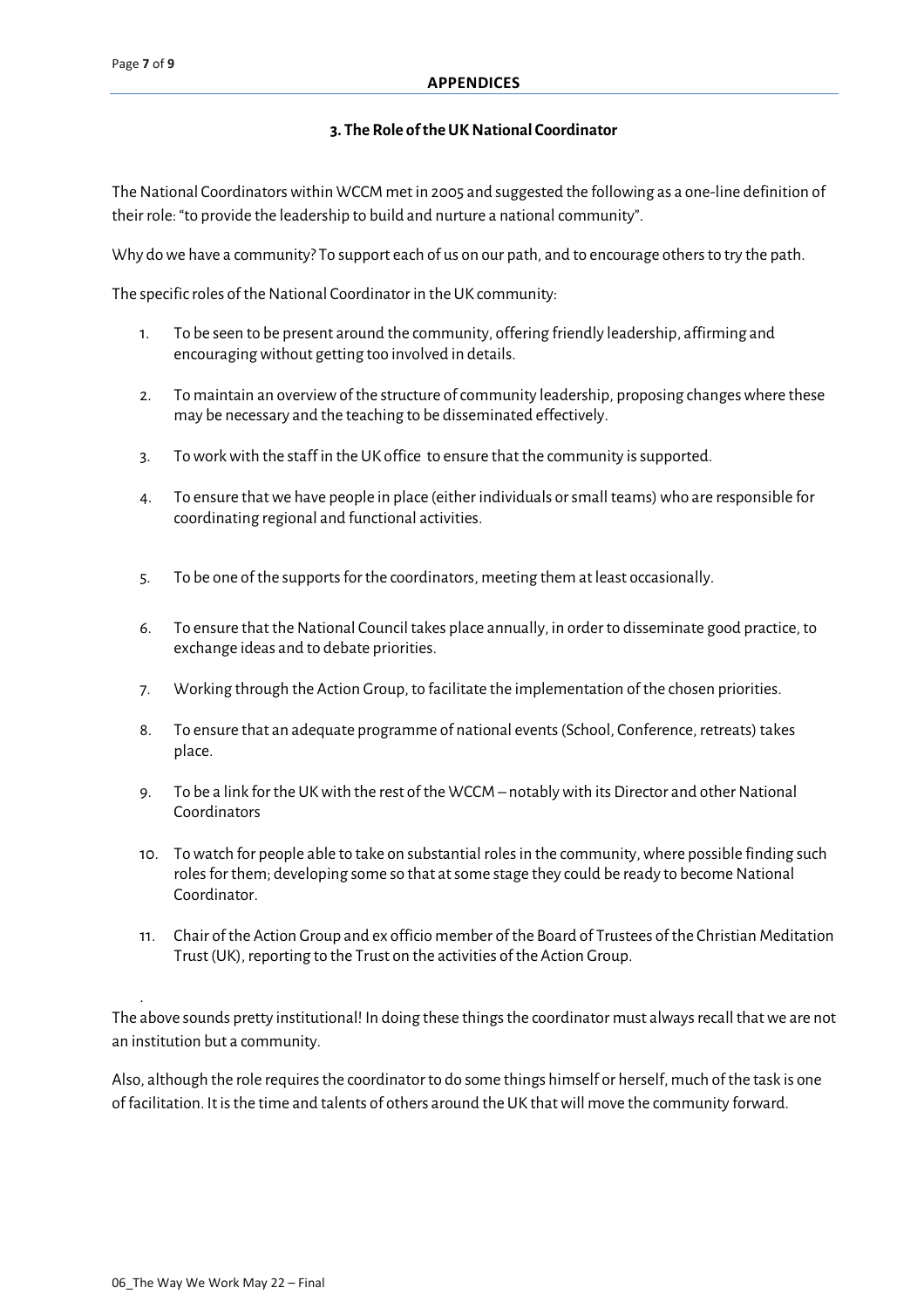#### **4. TheRole ofthe Special Interest Coordinator**

Objective: to help promote and support Christian meditation in the special interest area and to develop and maintain a network of interested people, integrating them into the community as awhole.

- 1. To develop and maintain a contact list of people active orinterested in the special area in the UK.
- 2. To maintain awareness and interest among contacts in the network by means such as email, articles in the newsletter, items of interest on the UK website, at the UK conference, through occasional gatherings, local or national.
- 3. To put network membersin contactwith each other as appropriate.
- 4. To put membersin contactwith thewider meditation community in the UK andworldwide.
- 5. To be aware of WCCM networks,websites and resources provided for this area and to bring these to the attention of the community, coordinators and the people on the list.
- 6. To liaisewith the Meditatio Country Coordinator to inform him/her of progress and to advise onwaysthe special interest area can be nurtured and represented.
- 7. To select or develop resources which are of particular relevance to this interest group.
- 8. Findways ofconveying the relevance of Christian meditation to people outside the community but interested in the special interest area.

9. If possible attend the National Council annually to exchange ideas with other coordinators and to share responsibility for steering the development of the Community.

10. If possible attend the coordinators monthly meetingsto exchange ideas, to share, to receive and offer support to peers.

The Special Interest Coordinator does not have to be an expert in the field.